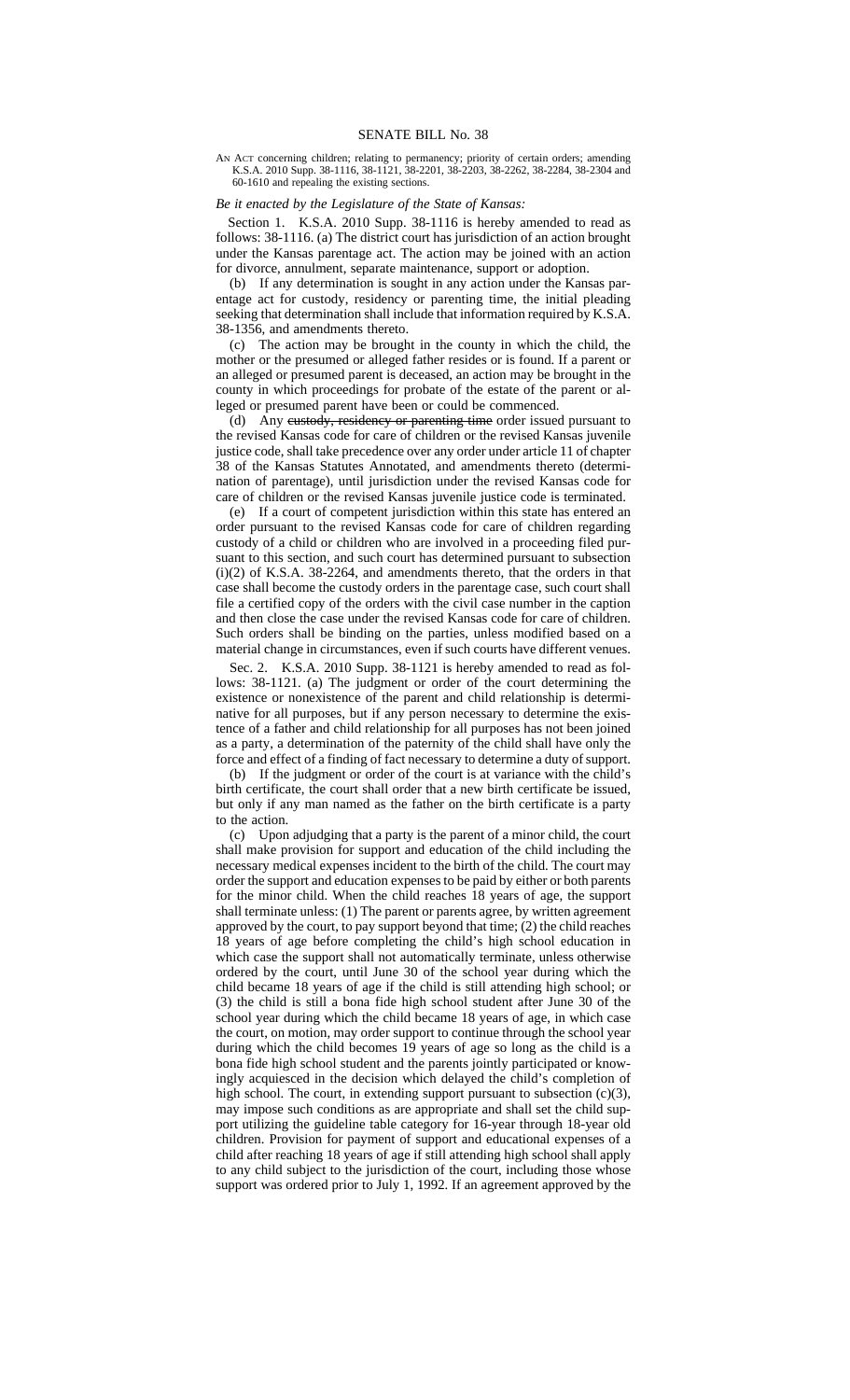## SENATE BILL No. 38—page 2

court prior to July 1, 1988, provides for termination of support before the date provided by subsection  $(c)(2)$ , the court may review and modify such agreement, and any order based on such agreement, to extend the date for termination of support to the date provided by subsection  $(c)(2)$ . If an agreement approved by the court prior to July 1, 1992, provides for termination of support before the date provided by subsection  $(c)(3)$ , the court may review and modify such agreement, and any order based on such agreement, to extend the date for termination of support to the date provided by subsection  $(c)(3)$ . For purposes of this section, "bona fide high school student" means a student who is enrolled in full accordance with the policy of the accredited high school in which the student is pursuing a high school diploma or a graduate equivalency diploma (GED). The judgment may require the party to provide a bond with sureties to secure payment. The court may at any time during the minority of the child modify or change the order of support, including any order issued in a title IV-D case, within three years of the date of the original order or a modification order, as required by the best interest of the child. If more than three years has passed since the date of the original order or modification order, a requirement that such order is in the best interest of the child need not be shown. The court may make a modification of support retroactive to a date at least one month after the date that the motion to modify was filed with the court. Any increase in support ordered effective prior to the date the court's judgment is filed shall not become a lien on real property pursuant to K.S.A. 60-2202, and amendments thereto.

(d) If both parents are parties to the action, the court shall enter such orders regarding custody, residency and parenting time as the court considers to be in the best interest of the child.

If the parties have an agreed parenting plan it shall be presumed the agreed parenting plan is in the best interest of the child. This presumption may be overcome and the court may make a different order if the court makes specific findings of fact stating why the agreed parenting plan is not in the best interest of the child. If the parties are not in agreement on a parenting plan, each party shall submit a proposed parenting plan to the court for consideration at such time before the final hearing as may be directed by the court.

(e) If during the proceedings the court determines that there is probable cause to believe that the child is a child in need of care, as defined by subsections (d)(1), (d)(2), (d)(3) or (d)(11) of K.S.A. 2010 Supp. 38-2202, and amendments thereto, or that neither parent is fit to have residency, the court may award temporary residency of the child to a grandparent, aunt, uncle or adult sibling, or another person or agency if the court finds by written order that:  $(1)(A)$  The child is likely to sustain harm if not immediately removed from the home; (B) allowing the child to remain in home is contrary to the welfare of the child; or (C) immediate placement of the child is in the best interest of the child; and (2) reasonable efforts have been made to maintain the family unit and prevent the unnecessary removal of the child from the child's home or that an emergency exists which threatens the safety of the child. In making such a residency order, the court shall give preference, to the extent that the court finds it is in the best interests of the child, first to awarding such residency to a relative of the child by blood, marriage or adoption and second to awarding such residency to another person with whom the child has close emotional ties. The court may make temporary orders for care, support, education and visitation that it considers appropriate. Temporary residency orders are to be entered in lieu of temporary orders provided for in K.S.A. 2010 Supp. 38-2243 and 38- 2244, and amendments thereto, and shall remain in effect until there is a final determination under the revised Kansas code for care of children. An award of temporary residency under this paragraph shall not terminate parental rights nor give the court the authority to consent to the adoption of the child. When the court enters orders awarding temporary residency of the child to an agency or a person other than the parent, the court shall refer a transcript of the proceedings to the county or district attorney. The county or district attorney shall file a petition as provided in K.S.A. 2010 Supp. 38-2234, and amendments thereto, and may request termination of parental rights pursuant to K.S.A. 2010 Supp. 38-2266, and amendments thereto. The costs of the proceedings shall be paid from the general fund of the county. If a final determination is made that the child is not a child in need of care, the county or district attorney shall notify the court in writing and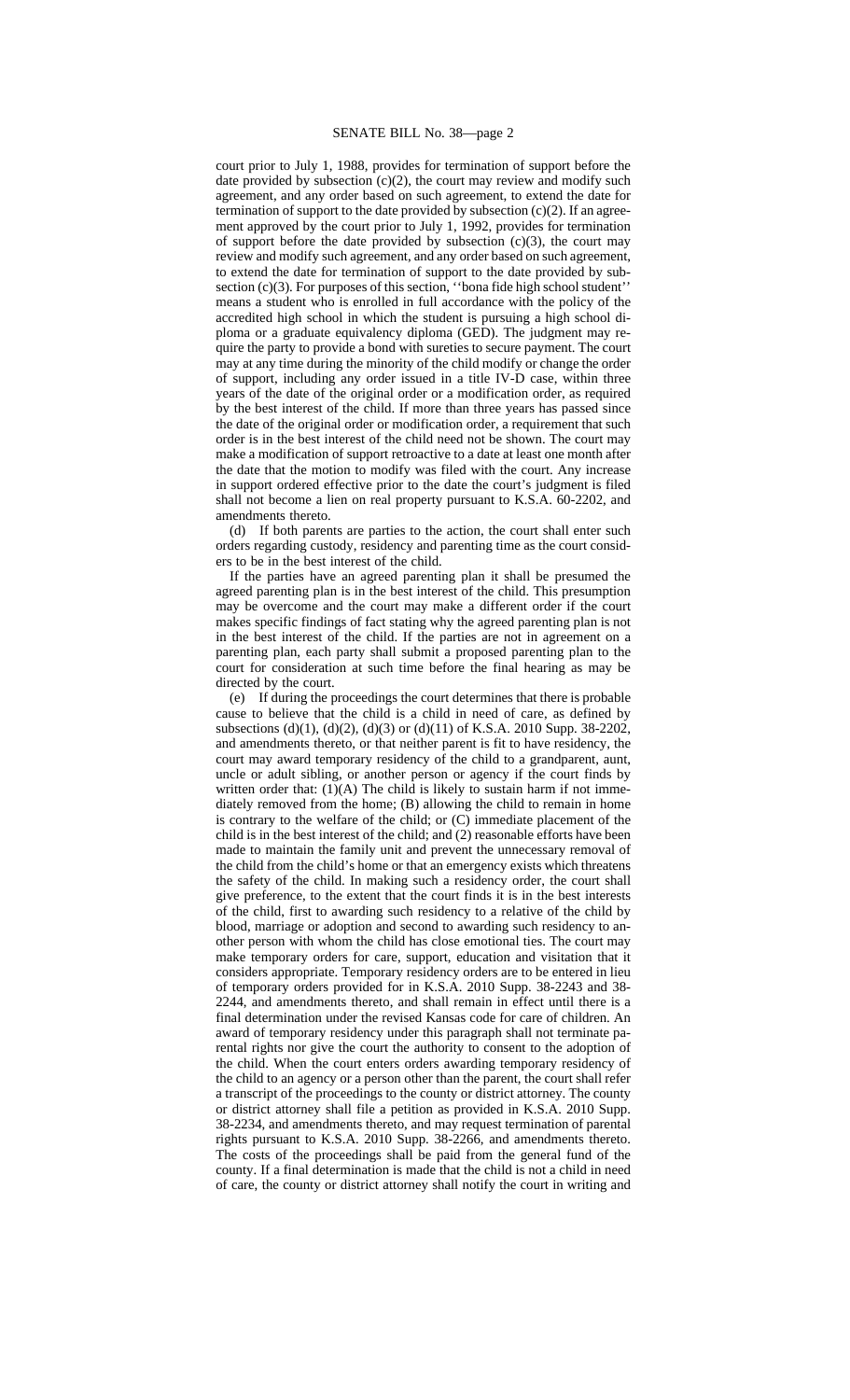the court, after a hearing, shall enter appropriate custody orders pursuant to this section. If the same judge presides over both proceedings, the notice is not required. Any eustody, residency or parenting time order pursuant to the revised Kansas code for care of children shall take precedence over any custody, residency or parenting time *similar* order under this section.

(f) In entering an original order for support of a child under this section, the court may award an additional judgment to reimburse the expenses of support and education of the child from the date of birth to the date the order is entered. If the determination of paternity is based upon a presumption arising under K.S.A. 38-1114*,* and amendments thereto, the court shall award an additional judgment to reimburse all or part of the expenses of support and education of the child from at least the date the presumption first arose to the date the order is entered, except that no additional judgment need be awarded for amounts accrued under a previous order for the child's support.

(g) In determining the amount to be ordered in payment and duration of such payments, a court enforcing the obligation of support shall consider all relevant facts including, but not limited to, the following:

(1) The needs of the child.

(2) The standards of living and circumstances of the parents.

(3) The relative financial means of the parents.

(4) The earning ability of the parents.

(5) The need and capacity of the child for education.

(6) The age of the child.

(7) The financial resources and the earning ability of the child.

(8) The responsibility of the parents for the support of others.

(9) The value of services contributed by both parents.

(h) The provisions of K.S.A. 23-4,107, and amendments thereto, shall apply to all orders of support issued under this section.

(i) An order granting parenting time pursuant to this section may be enforced in accordance with K.S.A. 23-701, and amendments thereto, or under the uniform child custody jurisdiction and enforcement act.

Sec. 3. K.S.A. 2010 Supp. 38-2201 is hereby amended to read as follows: 38-2201. K.S.A. 2010 Supp. 38-2201 through 38-2283, and amendments thereto, shall be known as and may be cited as the revised Kansas code for care of children.

(a) Proceedings pursuant to this code shall be civil in nature and all proceedings, orders, judgments and decrees shall be deemed to be pursuant to the parental power of the state. Any eustody, residency or parenting time orders pursuant to this code shall take precedence over any custody, residency or parenting time *similar* order under article 11 of chapter 38 of the Kansas Statutes Annotated, and amendments thereto (determination of parentage), article 21 of chapter 59 of the Kansas Statutes Annotated, and amendments thereto (adoption and relinquishment act), article 30 of chapter 59 of the Kansas Statutes Annotated, and amendments thereto (guardians and conservators), article 16 of chapter 60 of the Kansas Statutes Annotated, and amendments thereto (divorce), article 31 of chapter 60 of the Kansas Statutes Annotated, and amendments thereto (protection from abuse act), until jurisdiction under this code is terminated.

(b) The code shall be liberally construed to carry out the policies of the state which are to:

(1) Consider the safety and welfare of a child to be paramount in all proceedings under the code;

(2) provide that each child who comes within the provisions of the code shall receive the care, custody, guidance control and discipline that will best serve the child's welfare and the interests of the state, preferably in the child's home and recognizing that the child's relationship with such child's family is important to the child's well being;

(3) make the ongoing physical, mental and emotional needs of the child decisive considerations in proceedings under this code;

(4) acknowledge that the time perception of a child differs from that of an adult and to dispose of all proceedings under this code without unnecessary delay;

(5) encourage the reporting of suspected child abuse and neglect;

(6) investigate reports of suspected child abuse and neglect thoroughly and promptly;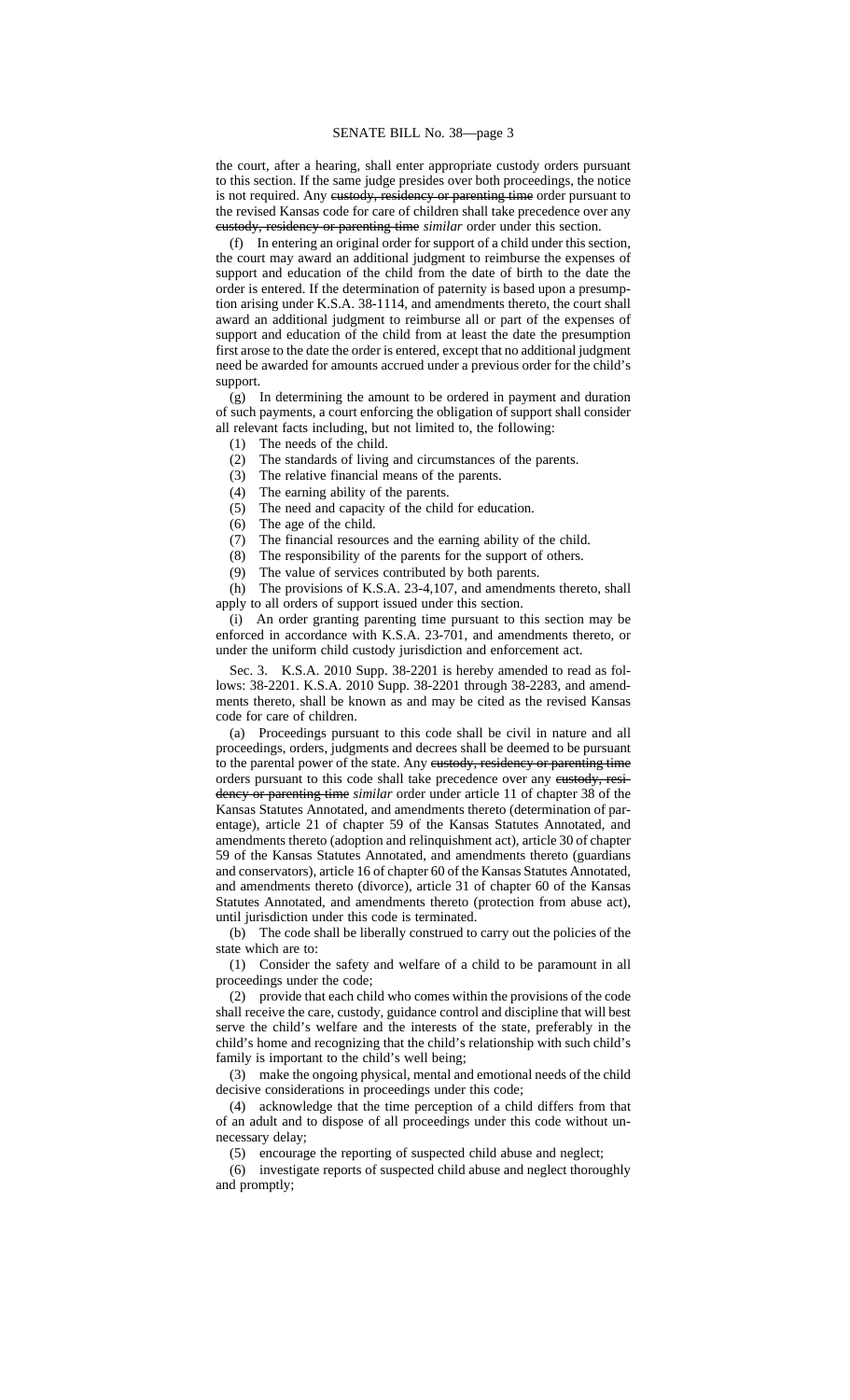(7) provide for the protection of children who have been subject to physical, mental or emotional abuse or neglect or sexual abuse;

(8) provide preventative and rehabilitative services, when appropriate, to abused and neglected children and their families so, if possible, the families can remain together without further threat to the children;

(9) provide stability in the life of a child who must be removed from the home of a parent; and

(10) place children in permanent family settings, in absence of compelling reasons to the contrary.

(c) Nothing in this code shall be construed to permit discrimination on the basis of disability.

(1) The disability of a parent shall not constitute a basis for a determination that a child is a child in need of care, for the removal of custody of a child from the parent, or for the termination of parental rights without a specific showing that there is a causal relation between the disability and harm to the child.

(2) In cases involving a parent with a disability, determinations made under this code shall consider the availability and use of accommodations for the disability, including adaptive equipment and support services.

Sec. 4. K.S.A. 2010 Supp. 38-2203 is hereby amended to read as follows: 38-2203. (a) Proceedings concerning any child who may be a child in need of care shall be governed by this code, except in those instances when the court knows or has reason to know that an Indian child is involved in the proceeding, in which case, the Indian child welfare act of 1978 (25 U.S.C. §1901 et seq.) applies. The Indian child welfare act may apply to: The filing to initiate a child in need of care proceeding (K.S.A. 2010 Supp. 38-2234, and amendments thereto); ex parte custody orders (K.S.A. 2010 Supp. 38-2242, and amendments thereto); temporary custody hearing (K.S.A. 2010 Supp. 38-2243, and amendments thereto); adjudication (K.S.A. 2010 Supp. 38-2247, and amendments thereto); burden of proof (K.S.A. 2010 Supp. 38-2250, and amendments thereto); disposition (K.S.A. 2010 Supp. 38-2255, and amendments thereto); permanency hearings (K.S.A. 2010 Supp. 38-2264, and amendments thereto); termination of parental rights (K.S.A. 2010 Supp. 38-2267, 38-2268 and 38-2269, and amendments thereto); establishment of permanent custodianship (K.S.A. 2010 Supp. 38-2268 and 38-2272, and amendments thereto); the placement of a child in any foster, pre-adoptive and adoptive home and the placement of a child in a guardianship arrangement under chapter 59, article 30 of the Kansas Statutes Annotated, and amendments thereto.

(b) Subject to the uniform child custody jurisdiction and enforcement act, K.S.A. 38-1336 through 38-1377, and amendments thereto, the district court shall have original jurisdiction of proceedings pursuant to this code.

(c) The court acquires jurisdiction over a child by the filing of a petition pursuant to this code or upon issuance of an ex parte order pursuant to K.S.A. 2010 Supp. 38-2242, and amendments thereto. When the court acquires jurisdiction over a child in need of care, jurisdiction may continue until the child has: (1) Become 18 years of age, or until June 1 of the school year during which the child became 18 years of age if the child is still attending high school unless there is no court approved transition plan, in which event jurisdiction may continue until a transition plan is approved by the court or until the child reaches the age of 21; (2) been adopted; or (3) been discharged by the court. Any child 18 years of age or over may request, in writing to the court, that the jurisdiction of the court cease. The court shall give notice of the request to all parties and interested parties and 30 days after receipt of the request, jurisdiction will cease.

(d) When it is no longer appropriate for the court to exercise jurisdiction over a child, the court, upon its own motion or the motion of a party or interested party at a hearing or upon agreement of all parties or interested parties, shall enter an order discharging the child. Except upon request of the child pursuant to subsection (c), the court shall not enter an order discharging a child until June 1 of the school year during which the child becomes 18 years of age if the child is in an out-of-home placement, is still attending high school and has not completed the child's high school education.

(e) When a petition is filed under this code, a person who is alleged to be under 18 years of age shall be presumed to be under that age for the purposes of this code, unless the contrary is proved.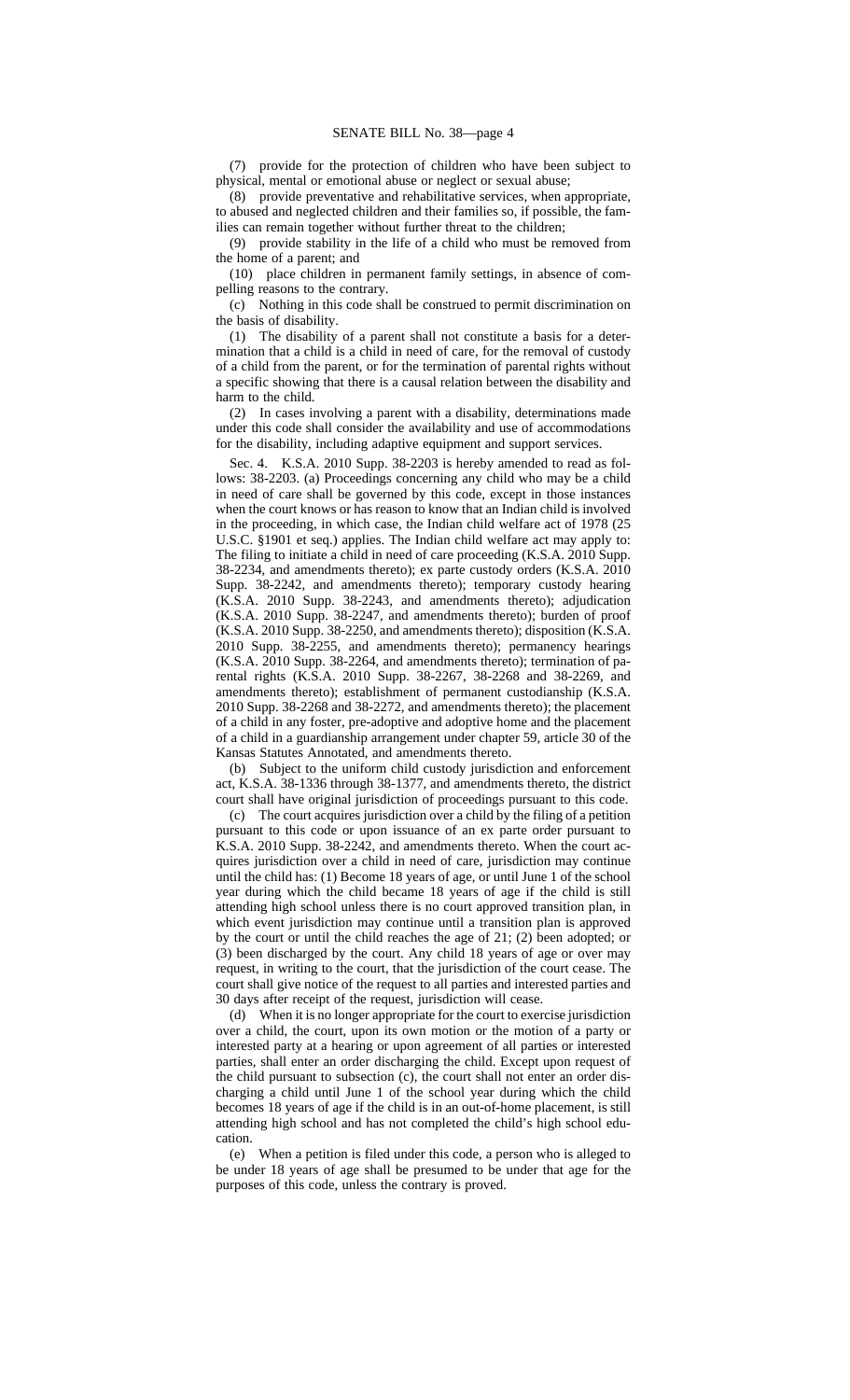(f) A court's order affecting a child's custody, residency, parenting time and visitation that is issued in a proceeding pursuant to this code, shall take precedence over such orders in a civil custody case, a proceeding under article 31 of chapter 60 of the Kansas Statutes Annotated, and amendments thereto (protection from abuse act), or a comparable case in another jurisdiction, except as provided by K.S.A. 38-1336 et seq., and amendments thereto (uniform child custody jurisdiction and enforcement act).

Sec. 5. K.S.A. 2010 Supp. 38-2262 is hereby amended to read as follows: 38-2262. At any hearing under the code, the court, if requested by the child, shall hear the testimony of the child as to the desires of the child concerning the child's placement *allow the child to address the court*, if the child is 10 years of age and of sound intellect. *or older.*

Sec. 6. K.S.A. 2010 Supp. 38-2284 is hereby amended to read as follows: 38-2284. Any eustody or parenting time order, or order relating to the best interests of a child, issued pursuant to the revised Kansas code for care of children or the revised Kansas juvenile justice code, shall take precedence over any order under article 21 of chapter 59 of the Kansas Statutes Annotated, and amendments thereto (adoption and relinquishment act), or article 30 of chapter 59 of the Kansas Statutes Annotated, and amendments thereto (guardians and conservators), until jurisdiction under the revised Kansas code for care of children or the revised Kansas juvenile justice code is terminated.

Sec. 7. K.S.A. 2010 Supp. 38-2304 is hereby amended to read as follows: 38-2304. (a) Except as provided in K.S.A. 2010 Supp. 38-2347, and amendments thereto, proceedings concerning a juvenile shall be governed by the provisions of this code.

(b) The district court shall have original jurisdiction to receive and determine proceedings under this code.

(c) When a complaint is filed under this code, the juvenile shall be presumed to be subject to this code, unless the contrary is proved.

(d) Once jurisdiction is acquired by the district court over an alleged juvenile offender, except as otherwise provided in subsection (e), jurisdiction shall continue until one of the following occurs:

(1) The complaint is dismissed;

(2) the juvenile is adjudicated not guilty at trial;

(3) the juvenile, after being adjudicated guilty and sentenced:

(i) Successfully completes the term of probation or order of assignment to community corrections;

(ii) is discharged by the commissioner pursuant to K.S.A. 2010 Supp. 38-2376, and amendments thereto;

(iii) reaches the juvenile's 21st birthday and no exceptions apply that extend jurisdiction beyond age 21;

(4) the court terminates jurisdiction; or

(5) the offender is convicted of a new felony while the offender is incarcerated in a juvenile correctional facility pursuant to K.S.A. 38-1671 prior to its repeal or K.S.A. 2010 Supp. 38-2373, and amendments thereto, for an offense, which if committed by an adult would constitute the commission of a felony.

(e) Once jurisdiction is acquired by the district court over an alleged juvenile offender, it shall continue beyond the juvenile offender's 21st birthday but no later than the juvenile offender's 23rd birthday if either or both of the following conditions apply:

(1) The juvenile offender is sentenced pursuant to K.S.A. 2010 Supp. 38-2369, and amendments thereto, and the term of the sentence including successful completion of aftercare extends beyond the juvenile offender's 21st birthday; or

(2) the juvenile offender is sentenced pursuant to an extended jurisdiction juvenile prosecution and continues to successfully serve the sentence imposed pursuant to the revised Kansas juvenile justice code.

(f) Termination of jurisdiction pursuant to this section shall have no effect on the juvenile offender's continuing responsibility to pay restitution ordered.

(g) (1) If a juvenile offender, at the time of sentencing, is in an out of home placement in the custody of the secretary of social and rehabilitation services under the Kansas code for care of children, the sentencing court may order the continued placement of the juvenile offender as a child in need of care unless the offender was adjudicated for a felony or a second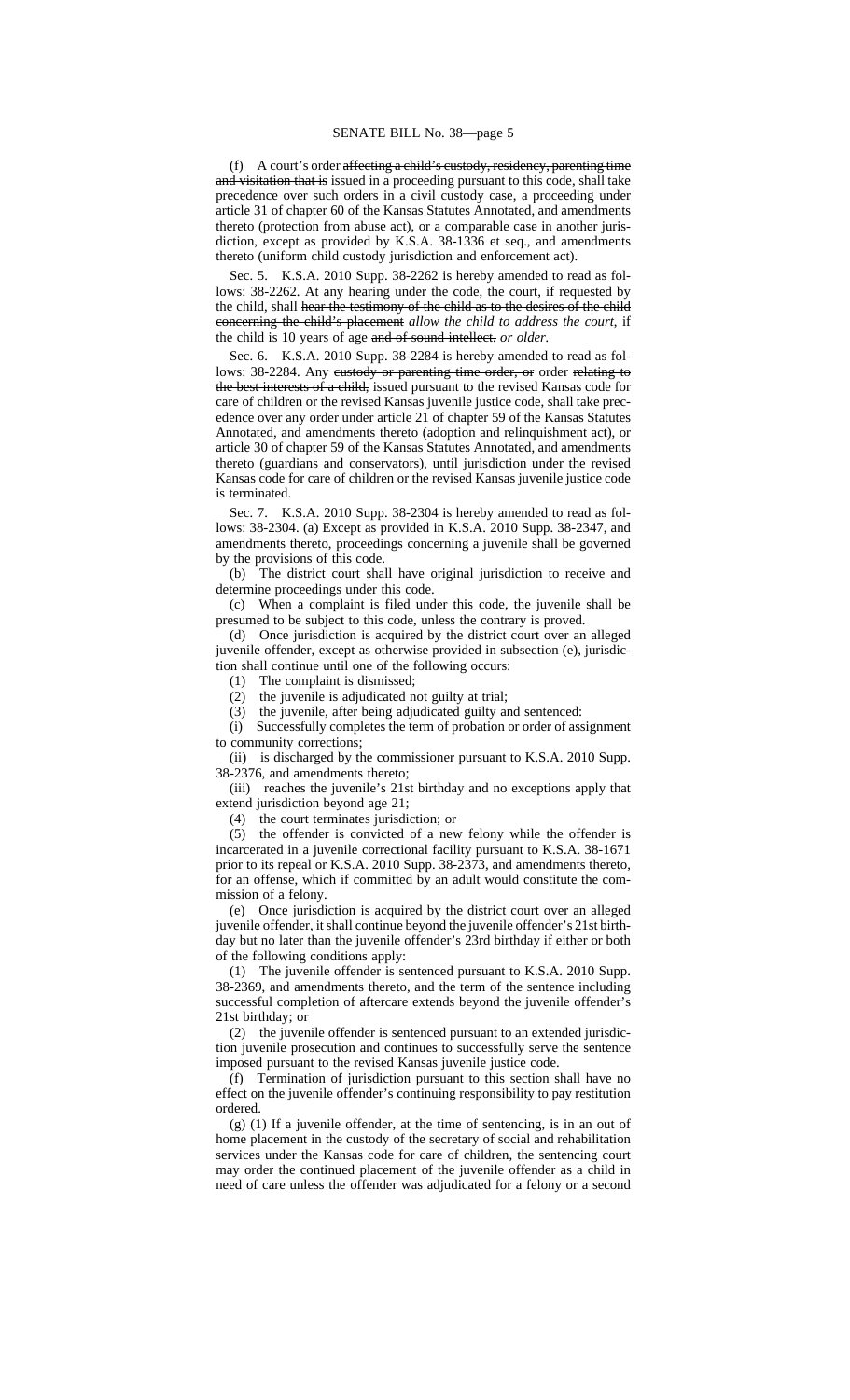or subsequent misdemeanor. If the adjudication was for a felony or a second or subsequent misdemeanor, the continued placement cannot be ordered unless the court finds there are compelling circumstances which, in the best interest of the juvenile offender, require that the placement should be continued. In considering whether compelling circumstances exist, the court shall consider the reports and recommendations of the foster placement, the contract provider, the secretary of social and rehabilitation services, the presentence investigation and all other relevant factors. If the foster placement refuses to continue the juvenile in the foster placement the court shall not order continued placement as a child in need of care.

(2) If a placement with the secretary of social and rehabilitation services is continued after sentencing, the secretary shall not be responsible for any costs of sanctions imposed under this code.

(3) If the juvenile offender is placed in the custody of the juvenile justice authority, the secretary of social and rehabilitation services shall not be responsible for furnishing services ordered in the child in need of care proceeding during the time of the placement pursuant to the revised Kansas juvenile justice code. Nothing in this subsection shall preclude the juvenile offender from accessing other services provided by the department of social and rehabilitation services or any other state agency if the juvenile offender is otherwise eligible for the services.

(h) A court's order affecting a child's custody, residency, parenting time and visitation that is issued in a proceeding pursuant to this code, shall take precedence over such orders in a proceeding under article 11 of chapter 38 of the Kansas Statutes Annotated, and amendments thereto (parentage act), a proceeding under article 16 of chapter 60 of the Kansas Statutes Annotated, and amendments thereto (divorce), a proceeding under article 31 of chapter 60 of the Kansas Statutes Annotated, and amendments thereto (protection from abuse act), a proceeding under article 21 of chapter 59 of the Kansas Statutes Annotated, and amendments thereto (adoption and relinquishment act), a proceeding under article 30 of chapter 59 of the Kansas Statutes Annotated, and amendments thereto (guardians and conservators), or a comparable case in another jurisdiction, except as provided by K.S.A. 38-1336 et seq., and amendments thereto (uniform child custody jurisdiction and enforcement act).

Sec. 8. K.S.A. 2010 Supp. 60-1610 is hereby amended to read as follows: 60-1610. A decree in an action under this article may include orders on the following matters:

(a) *Minor children.* (1) *Child support and education.* The court shall make provisions for the support and education of the minor children. Subject to the provisions of K.S.A. 23-9,207, and amendments thereto, the court may modify or change any prior order, including any order issued in a title IV-D case, within three years of the date of the original order or a modification order, when a material change in circumstances is shown, irrespective of the present domicile of the child or the parents. If more than three years has passed since the date of the original order or modification order, a material change in circumstance need not be shown. The court may make a modification of child support retroactive to a date at least one month after the date that the motion to modify was filed with the court. Any increase in support ordered effective prior to the date the court's judgment is filed shall not become a lien on real property pursuant to K.S.A. 60-2202*,* and amendments thereto. Regardless of the type of custodial arrangement ordered by the court, the court may order the child support and education expenses to be paid by either or both parents for any child less than 18 years of age, at which age the support shall terminate unless: (A) The parent or parents agree, by written agreement approved by the court, to pay support beyond the time the child reaches 18 years of age; (B) the child reaches 18 years of age before completing the child's high school education in which case the support shall not terminate automatically, unless otherwise ordered by the court, until June 30 of the school year during which the child became 18 years of age if the child is still attending high school; or (C) the child is still a bona fide high school student after June 30 of the school year during which the child became 18 years of age, in which case the court, on motion, may order support to continue through the school year during which the child becomes 19 years of age so long as the child is a bona fide high school student and the parents jointly participated or knowingly acquiesced in the decision which delayed the child's completion of high school. The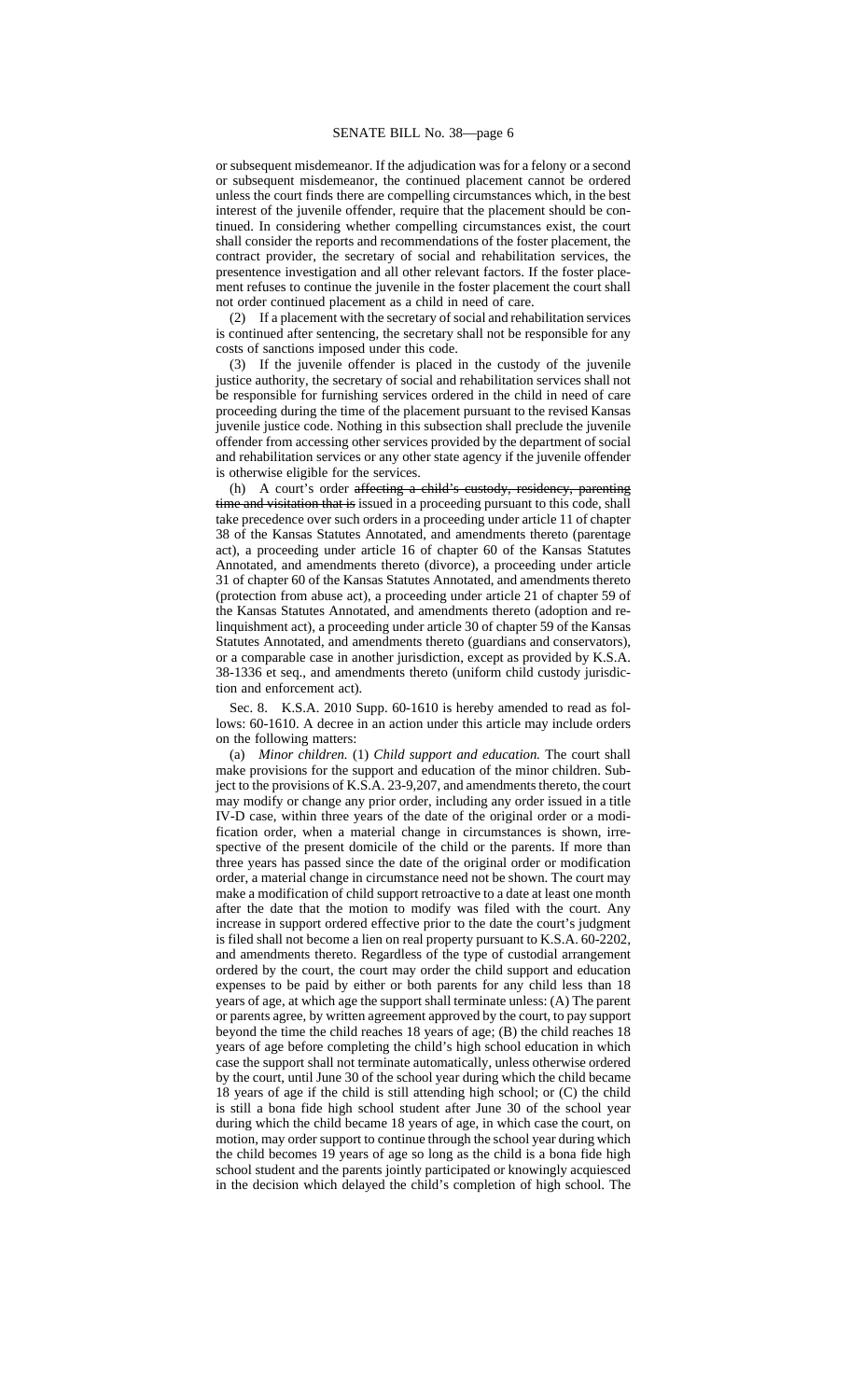## SENATE BILL No. 38—page 7

court, in extending support pursuant to subsection  $(a)(1)(C)$ , may impose such conditions as are appropriate and shall set the child support utilizing the guideline table category for 12-year through 18-year old children. Provision for payment of support and educational expenses of a child after reaching 18 years of age if still attending high school shall apply to any child subject to the jurisdiction of the court, including those whose support was ordered prior to July 1, 1992. If an agreement approved by the court prior to July 1, 1992, provides for termination of support before the date provided by subsection  $(a)(1)(C)$ , the court may review and modify such agreement, and any order based on such agreement, to extend the date for termination of support to the date provided by subsection  $(a)(1)(C)$ . For purposes of this section, ''bona fide high school student'' means a student who is enrolled in full accordance with the policy of the accredited high school in which the student is pursuing a high school diploma or a graduate equivalency diploma (GED). In determining the amount to be paid for child support, the court shall consider all relevant factors, without regard to marital misconduct, including the financial resources and needs of both parents, the financial resources and needs of the child and the physical and emotional condition of the child. Until a child reaches 18 years of age, the court may set apart any portion of property of either the husband or wife, or both, that seems necessary and proper for the support of the child. Except for good cause shown, every order requiring payment of child support under this section shall require that the support be paid through the central unit for collection and disbursement of support payments designated pursuant to K.S.A. 23-4,118, and amendments thereto. A written agreement between the parties to make direct child support payments to the obligee and not pay through the central unit shall constitute good cause, unless the court finds the agreement is not in the best interest of the child or children. The obligor shall file such written agreement with the court. The obligor shall maintain written evidence of the payment of the support obligation and, at least annually, shall provide such evidence to the court and the obligee. If the divorce decree of the parties provides for an abatement of child support during any period provided in such decree, the child support such nonresidential parent owes for such period shall abate during such period of time, except that if the residential parent shows that the criteria for the abatement has not been satisfied there shall not be an abatement of such child support.

(2) *Child custody and residency.* (A) *Changes in custody.* Subject to the provisions of the uniform child custody jurisdiction and enforcement act (K.S.A. 38-1336 through 38-1377, and amendments thereto), the court may change or modify any prior order of custody, residency, visitation and parenting time, when a material change of circumstances is shown, but no ex parte order shall have the effect of changing residency of a minor child from the parent who has had the sole de facto residency of the child to the other parent unless there is sworn testimony to support a showing of extraordinary circumstances. If an interlocutory order is issued ex parte, the court shall hear a motion to vacate or modify the order within 15 days of the date that a party requests a hearing whether to vacate or modify the order.

(B) *Examination of parties.* The court may order physical or mental examinations of the parties if requested pursuant to K.S.A. 60-235*,* and amendments thereto.

(3) *Child custody or residency criteria.* The court shall determine custody or residency of a child in accordance with the best interests of the child.<br> $(A)$ 

If the parties have entered into a parenting plan, it shall be presumed that the agreement is in the best interests of the child. This presumption may be overcome and the court may make a different order if the court makes specific findings of fact stating why the agreed parenting plan is not in the best interests of the child.

(B) In determining the issue of child custody, residency and parenting time, the court shall consider all relevant factors, including but not limited to:

(i) The length of time that the child has been under the actual care and control of any person other than a parent and the circumstances relating thereto;

(ii) the desires of the child's parents as to custody or residency;

(iii) the desires of the child as to the child's custody or residency;

(iv) the interaction and interrelationship of the child with parents, sib-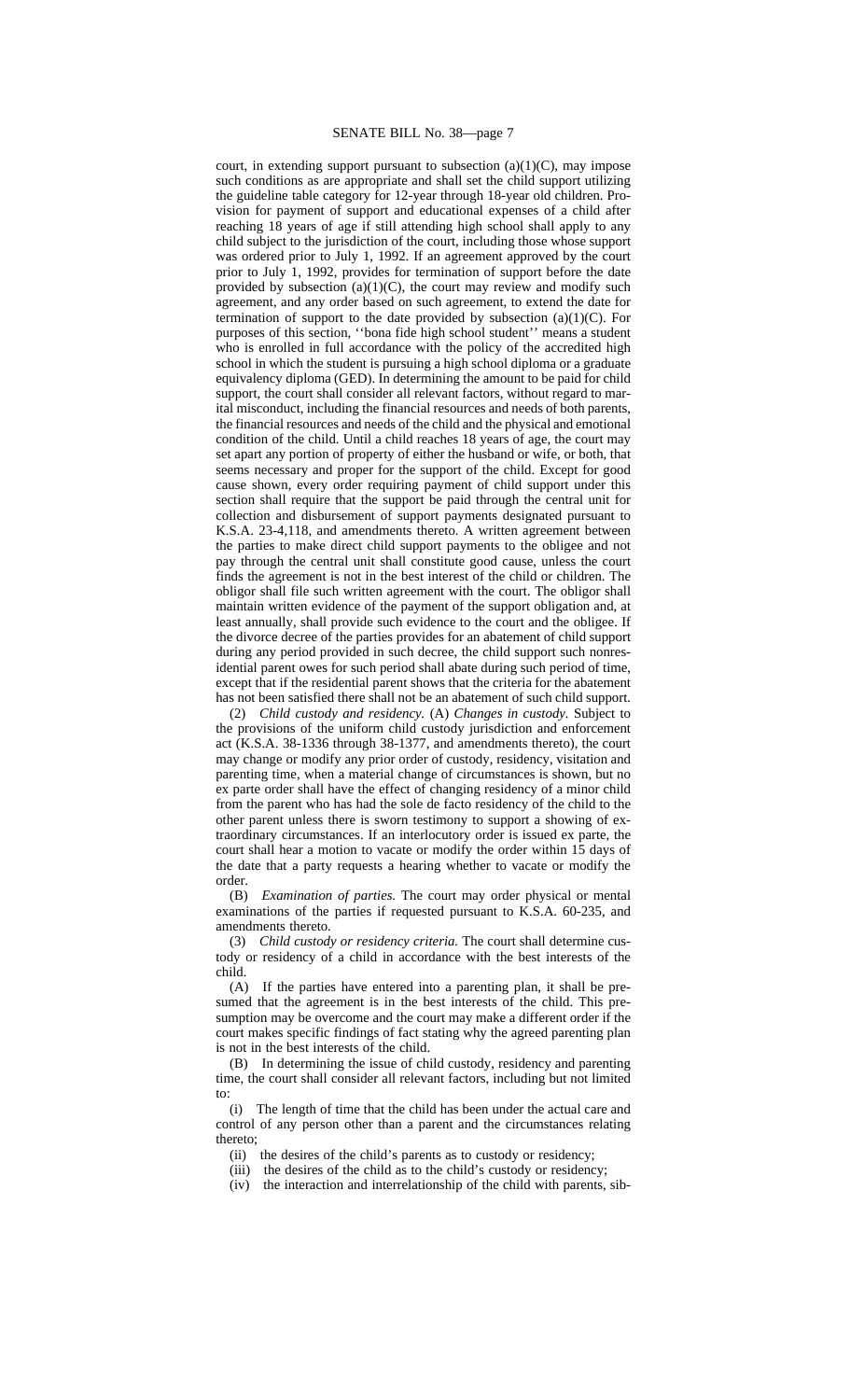lings and any other person who may significantly affect the child's best interests;

(v) the child's adjustment to the child's home, school and community; (vi) the willingness and ability of each parent to respect and appreciate the bond between the child and the other parent and to allow for a continuing relationship between the child and the other parent;

(vii) evidence of spousal abuse;

(viii) whether a parent is subject to the registration requirements of the Kansas offender registration act, K.S.A. 22-4901, et seq., and amendments thereto, or any similar act in any other state, or under military or federal law;

(ix) whether a parent has been convicted of abuse of a child, K.S.A. 21-3609, and amendments thereto;

(x) whether a parent is residing with an individual who is subject to registration requirements of the Kansas offender registration act, K.S.A. 22- 4901, et seq., and amendments thereto, or any similar act in any other state, or under military or federal law; and

(xi) whether a parent is residing with an individual who has been convicted of abuse of a child, K.S.A. 21-3609, and amendments thereto.

(C) Neither parent shall be considered to have a vested interest in the custody or residency of any child as against the other parent, regardless of the age of the child, and there shall be no presumption that it is in the best interests of any infant or young child to give custody or residency to the mother.

(D) There shall be a rebuttable presumption that it is not in the best interest of the child to have custody or residency granted to a parent who:

(i) Is residing with an individual who is subject to registration requirements of the Kansas offender registration act, K.S.A. 22-4901, et seq., and amendments thereto, or any similar act in any other state, or under military or federal law; or

(ii) is residing with an individual who has been convicted of abuse of a child, K.S.A. 21-3609, and amendments thereto.

(E) If a court of competent jurisdiction within this state has entered an order pursuant to the revised Kansas code for care of children regarding custody of a child or children who are involved in a proceeding filed pursuant to this section, and such court has determined pursuant to subsection (i)(2) of K.S.A. 38-2264, and amendments thereto, that the orders in that case shall become the custody orders in the divorce case, such court shall file a certified copy of the orders with the civil case number in the caption and then close the case under the revised Kansas code for care of children. Such orders shall be binding on the parties, unless modified based on a material change in circumstances, even if such courts have different venues.

(4) *Types of legal custodial arrangements.* Subject to the provisions of this article, the court may make any order relating to custodial arrangements which is in the best interests of the child. The order shall provide one of the following legal custody arrangements, in the order of preference:

(A) *Joint legal custody.* The court may order the joint legal custody of a child with both parties. In that event, the parties shall have equal rights to make decisions in the best interests of the child.

(B) *Sole legal custody.* The court may order the sole legal custody of a child with one of the parties when the court finds that it is not in the best interests of the child that both of the parties have equal rights to make decisions pertaining to the child. If the court does not order joint legal custody, the court shall include on the record specific findings of fact upon which the order for sole legal custody is based. The award of sole legal custody to one parent shall not deprive the other parent of access to information regarding the child unless the court shall so order, stating the reasons for that determination.

(5) *Types of residential arrangements*. After making a determination of the legal custodial arrangements, the court shall determine the residency of the child from the following options, which arrangement the court must find to be in the best interest of the child. The parties shall submit to the court either an agreed parenting plan or, in the case of dispute, proposed parenting plans for the court's consideration. Such options are:

(A) *Residency.* The court may order a residential arrangement in which the child resides with one or both parents on a basis consistent with the best interests of the child.

(B) *Divided residency.* In an exceptional case, the court may order a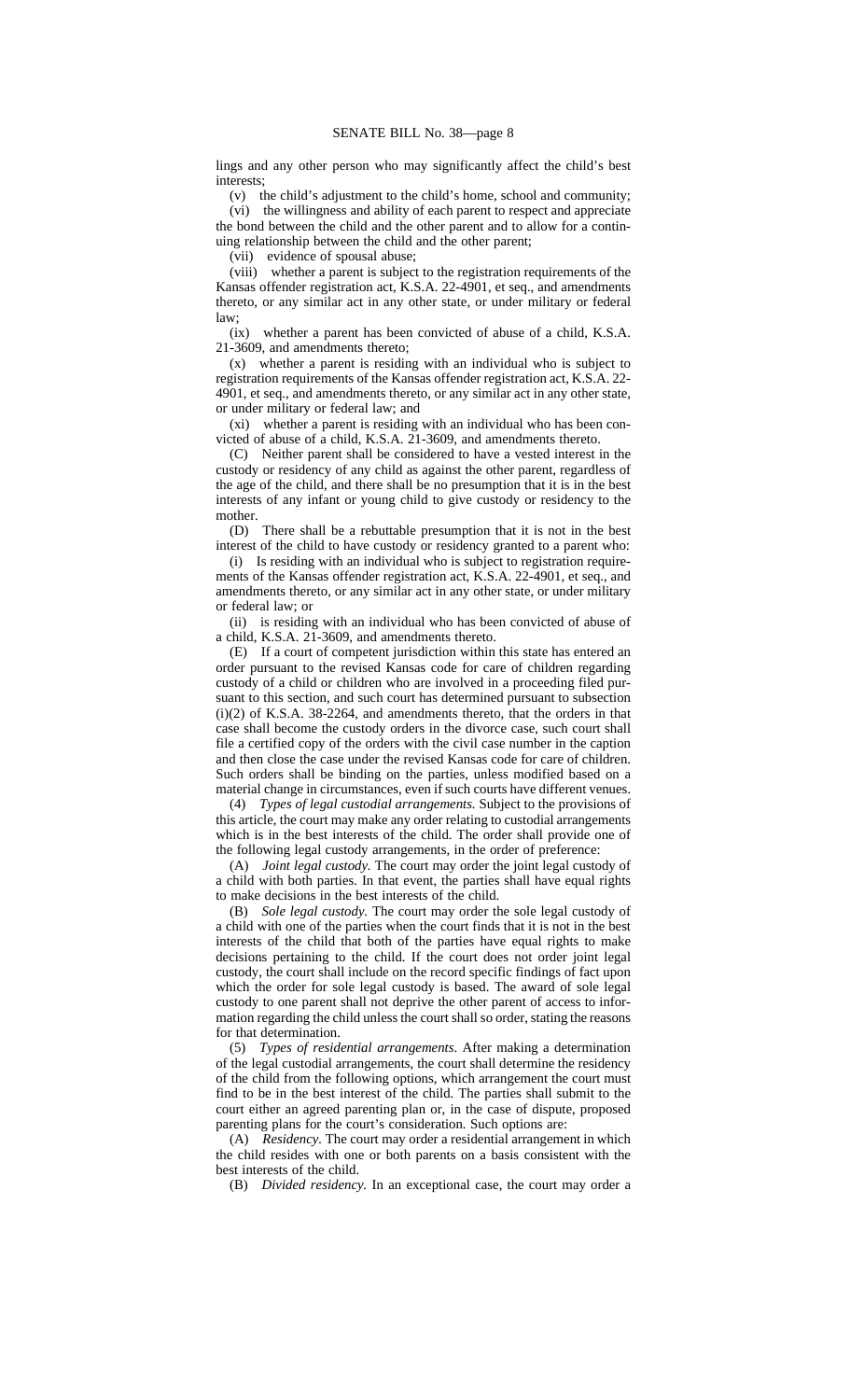residential arrangement in which one or more children reside with each parent and have parenting time with the other.

(C) *Nonparental residency.* If during the proceedings the court determines that there is probable cause to believe that the child is a child in need of care as defined by subsections (d)(1), (d)(2), (d)(3) or (d)(11) of K.S.A. 2010 Supp. 38-2202, and amendments thereto, or that neither parent is fit to have residency, the court may award temporary residency of the child to a grandparent, aunt, uncle or adult sibling, or, another person or agency if the court finds by written order that: (i) (a) The child is likely to sustain harm if not immediately removed from the home;

(b) allowing the child to remain in home is contrary to the welfare of the child; or

(c) immediate placement of the child is in the best interest of the child; and

(ii) reasonable efforts have been made to maintain the family unit and prevent the unnecessary removal of the child from the child's home or that an emergency exists which threatens the safety to the child. In making such a residency order, the court shall give preference, to the extent that the court finds it is in the best interests of the child, first to awarding such residency to a relative of the child by blood, marriage or adoption and second to awarding such residency to another person with whom the child has close emotional ties. The court may make temporary orders for care, support, education and visitation that it considers appropriate. Temporary residency orders are to be entered in lieu of temporary orders provided for in K.S.A. 2010 Supp. 38-2243 and 38-2244, and amendments thereto, and shall remain in effect until there is a final determination under the revised Kansas code for care of children. An award of temporary residency under this paragraph shall not terminate parental rights nor give the court the authority to consent to the adoption of the child. When the court enters orders awarding temporary residency of the child to an agency or a person other than the parent, the court shall refer a transcript of the proceedings to the county or district attorney. The county or district attorney shall file a petition as provided in K.S.A. 2010 Supp. 38-2234, and amendments thereto, and may request termination of parental rights pursuant to K.S.A. 2010 Supp. 38- 2266, and amendments thereto. The costs of the proceedings shall be paid from the general fund of the county. If a final determination is made that the child is not a child in need of care, the county or district attorney shall notify the court in writing and the court, after a hearing, shall enter appropriate custody orders pursuant to this section. If the same judge presides over both proceedings, the notice is not required. Any order pursuant to the revised Kansas code for care of children shall take precedence over any order under this section.

(6) *Priority.* Any custody or parenting time order, or order relating to the best interests of a child, issued pursuant to the revised Kansas code for care of children or the revised Kansas juvenile justice code, shall be binding and shall take precedence over any order under article 16 of chapter 60 of the Kansas Statutes Annotated, and amendments thereto (divorce), until jurisdiction under the revised Kansas code for care of children or the revised Kansas juvenile justice code is terminated.

(7) *Child health insurance coverage.* The court may order that each parent execute any and all documents, including any releases, necessary so that both parents may obtain information from and to communicate with any health insurance provider regarding the health insurance coverage provided by such health insurance provider to the child. The provisions of this paragraph shall apply irrespective of which parent owns, subscribes or pays for such health insurance coverage.

(b) *Financial matters.* (1) *Division of property.* The decree shall divide the real and personal property of the parties, including any retirement and pension plans, whether owned by either spouse prior to marriage, acquired by either spouse in the spouse's own right after marriage or acquired by the spouses' joint efforts, by: (A) A division of the property in kind; (B) awarding the property or part of the property to one of the spouses and requiring the other to pay a just and proper sum; or (C) ordering a sale of the property, under conditions prescribed by the court, and dividing the proceeds of the sale. Upon request, the trial court shall set a valuation date to be used for all assets at trial, which may be the date of separation, filing or trial as the facts and circumstances of the case may dictate. The trial court may consider evidence regarding changes in value of various assets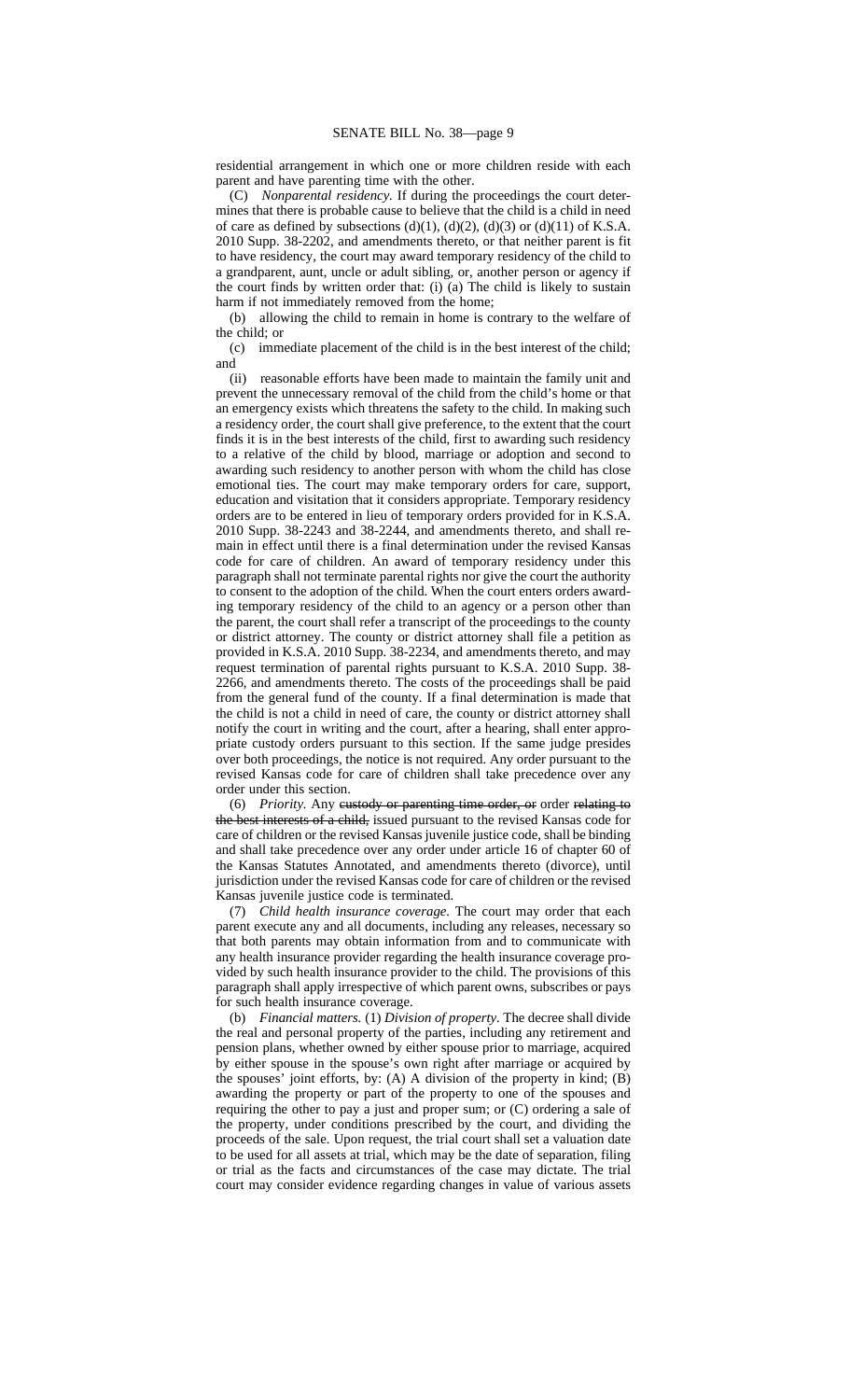## SENATE BILL No. 38—page 10

before and after the valuation date in making the division of property. In dividing defined-contribution types of retirement and pension plans, the court shall allocate profits and losses on the nonparticipant's portion until date of distribution to that nonparticipant. In making the division of property the court shall consider the age of the parties; the duration of the marriage; the property owned by the parties; their present and future earning capacities; the time, source and manner of acquisition of property; family ties and obligations; the allowance of maintenance or lack thereof; dissipation of assets; the tax consequences of the property division upon the respective economic circumstances of the parties; and such other factors as the court considers necessary to make a just and reasonable division of property. The decree shall provide for any changes in beneficiary designation on: (A) Any insurance or annuity policy that is owned by the parties, or in the case of group life insurance policies, under which either of the parties is a covered person; (B) any trust instrument under which one party is the grantor or holds a power of appointment over part or all of the trust assets, that may be exercised in favor of either party; or (C) any transfer on death or payable on death account under which one or both of the parties are owners or beneficiaries. Nothing in this section shall relieve the parties of the obligation to effectuate any change in beneficiary designation by the filing of such change with the insurer or issuer in accordance with the terms of such policy.

(2) *Maintenance.* The decree may award to either party an allowance for future support denominated as maintenance, in an amount the court finds to be fair, just and equitable under all of the circumstances. The decree may make the future payments modifiable or terminable under circumstances prescribed in the decree. The court may make a modification of maintenance retroactive to a date at least one month after the date that the motion to modify was filed with the court. In any event, the court may not award maintenance for a period of time in excess of 121 months. If the original court decree reserves the power of the court to hear subsequent motions for reinstatement of maintenance and such a motion is filed prior to the expiration of the stated period of time for maintenance payments, the court shall have jurisdiction to hear a motion by the recipient of the maintenance to reinstate the maintenance payments. Upon motion and hearing, the court may reinstate the payments in whole or in part for a period of time, conditioned upon any modifying or terminating circumstances prescribed by the court, but the reinstatement shall be limited to a period of time not exceeding 121 months. The recipient may file subsequent motions for reinstatement of maintenance prior to the expiration of subsequent periods of time for maintenance payments to be made, but no single period of reinstatement ordered by the court may exceed 121 months. Maintenance may be in a lump sum, in periodic payments, on a percentage of earnings or on any other basis. At any time, on a hearing with reasonable notice to the party affected, the court may modify the amounts or other conditions for the payment of any portion of the maintenance originally awarded that has not already become due, but no modification shall be made without the consent of the party liable for the maintenance, if it has the effect of increasing or accelerating the liability for the unpaid maintenance beyond what was prescribed in the original decree. Except for good cause shown, every order requiring payment of maintenance under this section shall require that the maintenance be paid through the central unit for collection and disbursement of support payments designated pursuant to K.S.A. 23- 4,118, and amendments thereto. A written agreement between the parties to make direct maintenance payments to the obligee and not pay through the central unit shall constitute good cause. If child support and maintenance payments are both made to an obligee by the same obligor, and if the court has made a determination concerning the manner of payment of child support, then maintenance payments shall be paid in the same manner.

(3) *Separation agreement.* If the parties have entered into a separation agreement which the court finds to be valid, just and equitable, the agreement shall be incorporated in the decree. A separation agreement may include provisions relating to a parenting plan. The provisions of the agreement on all matters settled by it shall be confirmed in the decree except that any provisions relating to the legal custody, residency, visitation parenting time, support or education of the minor children shall be subject to the control of the court in accordance with all other provisions of this article. Matters settled by an agreement incorporated in the decree, other than mat-